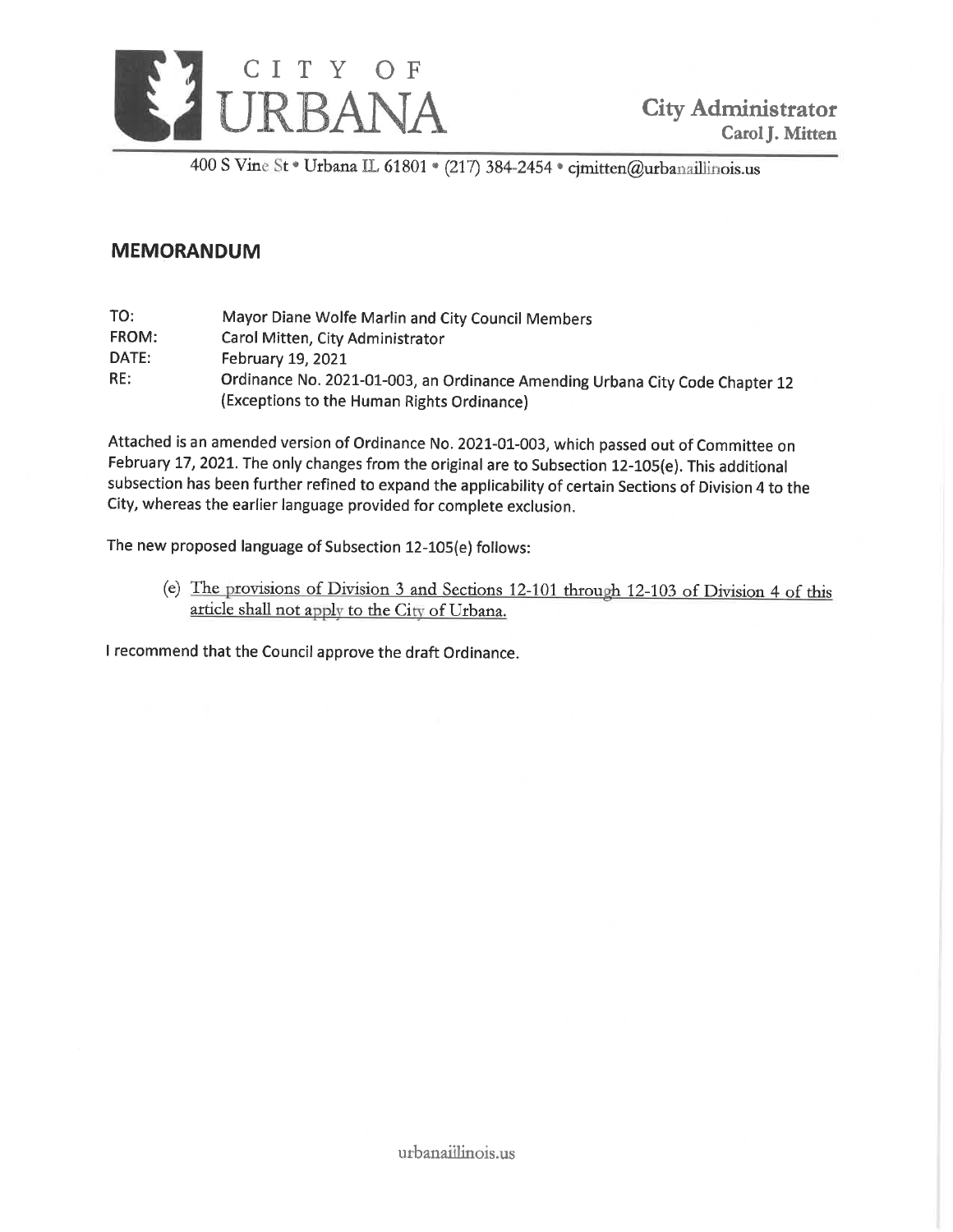# **ORDINANCE NO. 2021-01-003**

# **AN ORDINANCE AMENDING URBANA CITY CODE CHAPTER 12**

### **(Exceptions to the Human Rights Ordinance)**

**WHEREAS,** the City Council of the City of Urbana ("City Council") desires to amend the Urbana Human Rights Ordinance to clarify the jurisdiction of the Human Relations Commission; and

**WHEREAS,** the current language of the Human Rights Ordinance is not explicit as to whether the Human Relations Commission's has jurisdiction over the City and its employees or agents; and

**WHEREAS,** this jurisdictional issue, if not clarified, would result in the City being put in the position of simultaneously prosecuting and defending itself; and

**WHEREAS,** the Human Relations Commission has also recognized that clarification is required and has passed a resolution requesting that the City Council clarify the Human Rights Ordinance as to the Human Relations Commission's jurisdiction; and

**WHEREAS,** the City Council desires to clarify that the City, its employees and agents are not subject to the Human Rights Ordinance.

**NOW, THEREFORE, BE IT ORDAINED** by the City Council of the City of Urbana, Illinois, as follows:

### **Section 1.**

Urbana City Code Chapter 12, "Human Rights," Article I, "In General" is hereby amended by adding Section 12-1 that shall read as follows (added language is underlined):

#### Sec 12-1. - Commitment

The City of Urbana shall conform to the requirements of Article III, Division 2 of this Chapter (sections 12-61 through 12-80) in its own employment practices and the provision of city services to the public.

#### **Section 2.**

Urbana City Code Chapter 12, "Human Rights," Article II, "Commission on Human Relations," Section 12-22 - Duties; cooperation with city offices." is hereby amended by adding subsection  $(g)$ that shall read as follows (added language is underlined):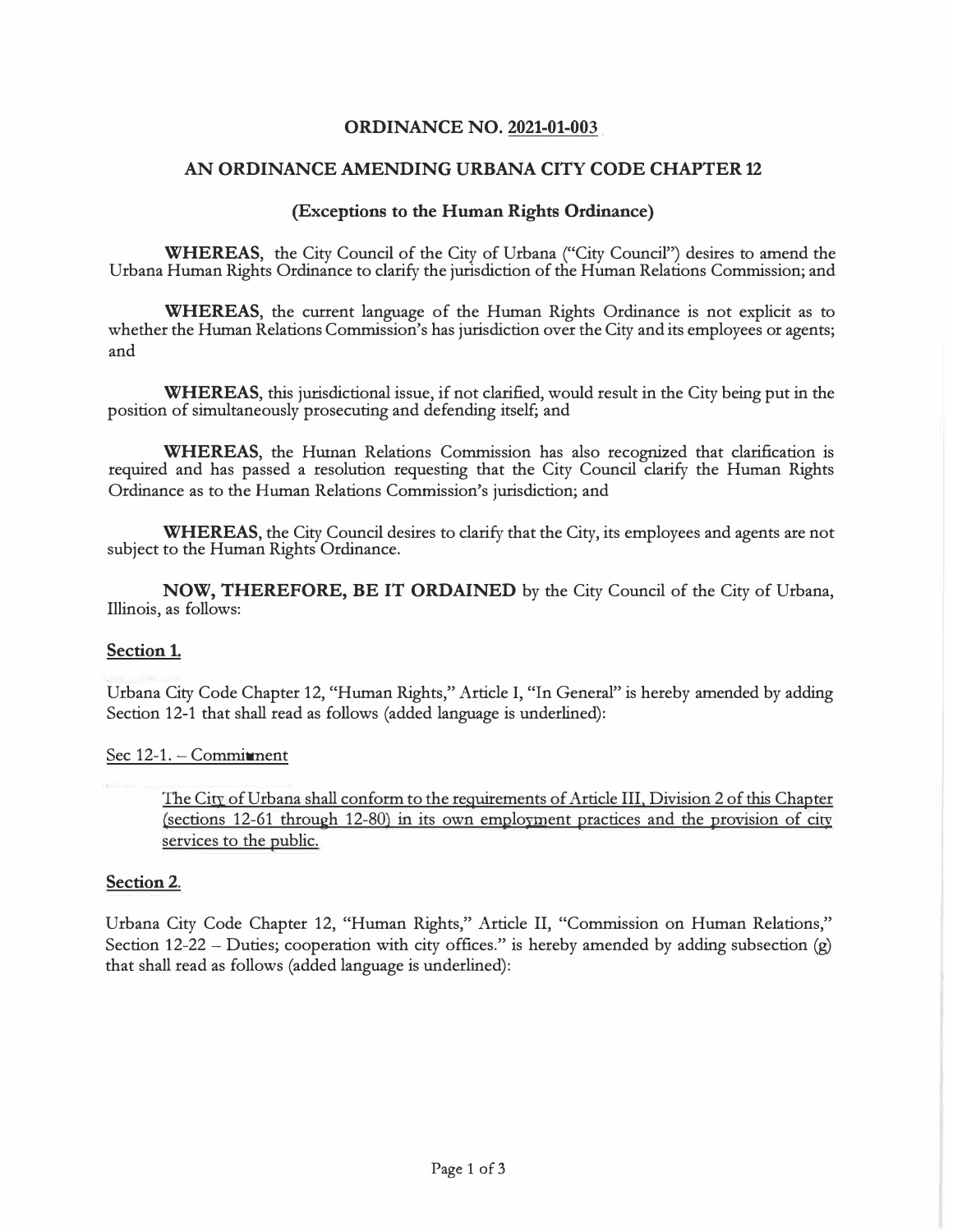Sec. 12-22. - Duties; cooperation with city offices.

\*\*\*

The Commission shall receive any reports by individuals who believe that the City of  $\left( \rho \right)$ Urbana is engaged in a discriminatory practice as defined in Article III, Division 2 of this Chapter. The commission shall review such reports and work with the mayor, city council, city departments, agencies, and officials in order to correct any discrimination that may exist. The commission shall notify the public of the outcome. The herein described procedure is in lieu of the compliant procedures, investigation, mediation, and enforcement proceedings articulated in Divisions 3 and 4 of this ordinance as the City is not subject to those provisions.

# Section 3.

Urbana City Code Chapter 12, "Human Rights," Article III, "Discrimination," Division 1, "Generally," Section 12-39, "Definitions" is hereby amended as follows, with added language underlined and deleted language shown in strikethrough:

Sec.  $12-39$ . - Definitions.

 $***$ 

Person. One or more individuals, labor unionsorganizations, employers, employment agencies, partnerships, associations, creditors, corporations, cooperatives, legal representatives, government agency, trustee, owners, or any agent or representative or any of the foregoing.

∗∗∗

### Section 4.

Urbana City Code Chapter 12, "Human Rights," Article III, "Discrimination," Division 4, "Administration and Enforcement," Section 12-105, "Exceptions" is hereby amended by adding a subsection (e) underlined as follows:

Sec. 12-105. - Exceptions.

\*\*\*

(e) The provisions of Division 3 and Sections 12-101 through 12-103 of Division 4 of this article shall not apply to the City of Urbana.